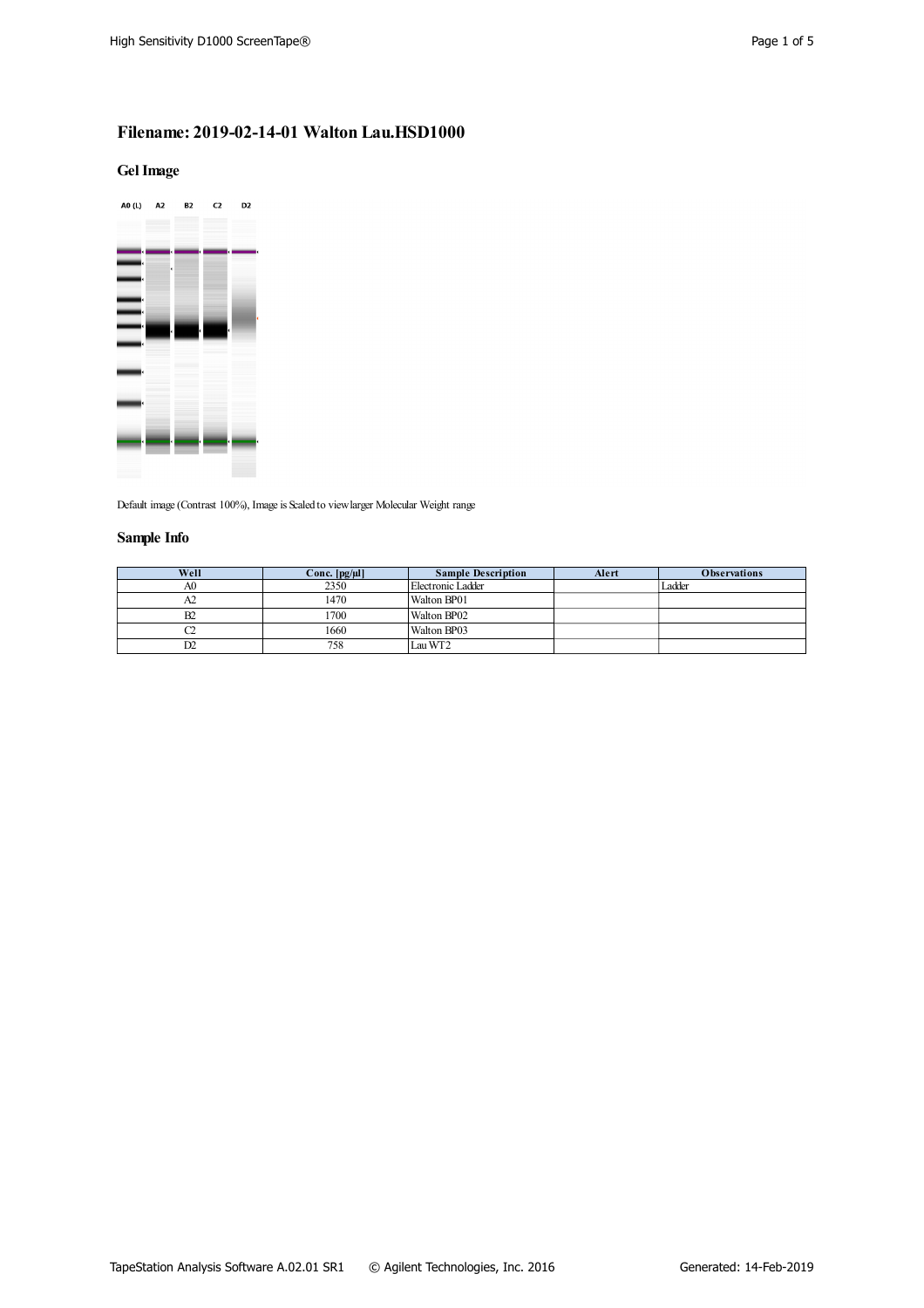## **A0: Electronic Ladder**



**Sample Table**

| Well | - -<br>conc<br> pg/ul | ، م ۱<br>ption<br>$\sigma$ ampl $\sigma$              | Aler | vations             |
|------|-----------------------|-------------------------------------------------------|------|---------------------|
| AU   | ጎጎሮሰ<br>232U          | ÷<br>tronic<br>adder<br>- Elect <sup>-</sup><br>Laure |      | $\alpha$ do<br>∟auu |

| Size [bp] | <b>Calibrated Conc.</b><br>$[pg/\mu]$ | <b>Assigned Conc.</b><br>$[pg/\mu]$ | <b>Peak Molarity</b><br>[pmol/l] | % Integrated Area        | <b>Peak Comment</b> | <b>Observations</b> |
|-----------|---------------------------------------|-------------------------------------|----------------------------------|--------------------------|---------------------|---------------------|
| 25        | 340                                   |                                     | 20900                            | $\overline{\phantom{0}}$ |                     | Lower Marker        |
| 50        | 265                                   | $\overline{\phantom{0}}$            | 8160                             | 11.28                    |                     |                     |
| 100       | 278                                   |                                     | 4270                             | 11.82                    |                     |                     |
| 200       | 290                                   |                                     | 2230                             | 12.32                    |                     |                     |
| 300       | 304                                   |                                     | 1560                             | 12.95                    |                     |                     |
| 400       | 306                                   |                                     | 1180                             | 13.00                    |                     |                     |
| 500       | 312                                   |                                     | 961                              | 13.29                    |                     |                     |
| 700       | 286                                   |                                     | 629                              | 12.19                    |                     |                     |
| 1000      | 309                                   |                                     | 476                              | 13.15                    |                     |                     |
| 1500      | 250                                   | 250                                 | 256                              | $\overline{\phantom{a}}$ |                     | <b>Upper Marker</b> |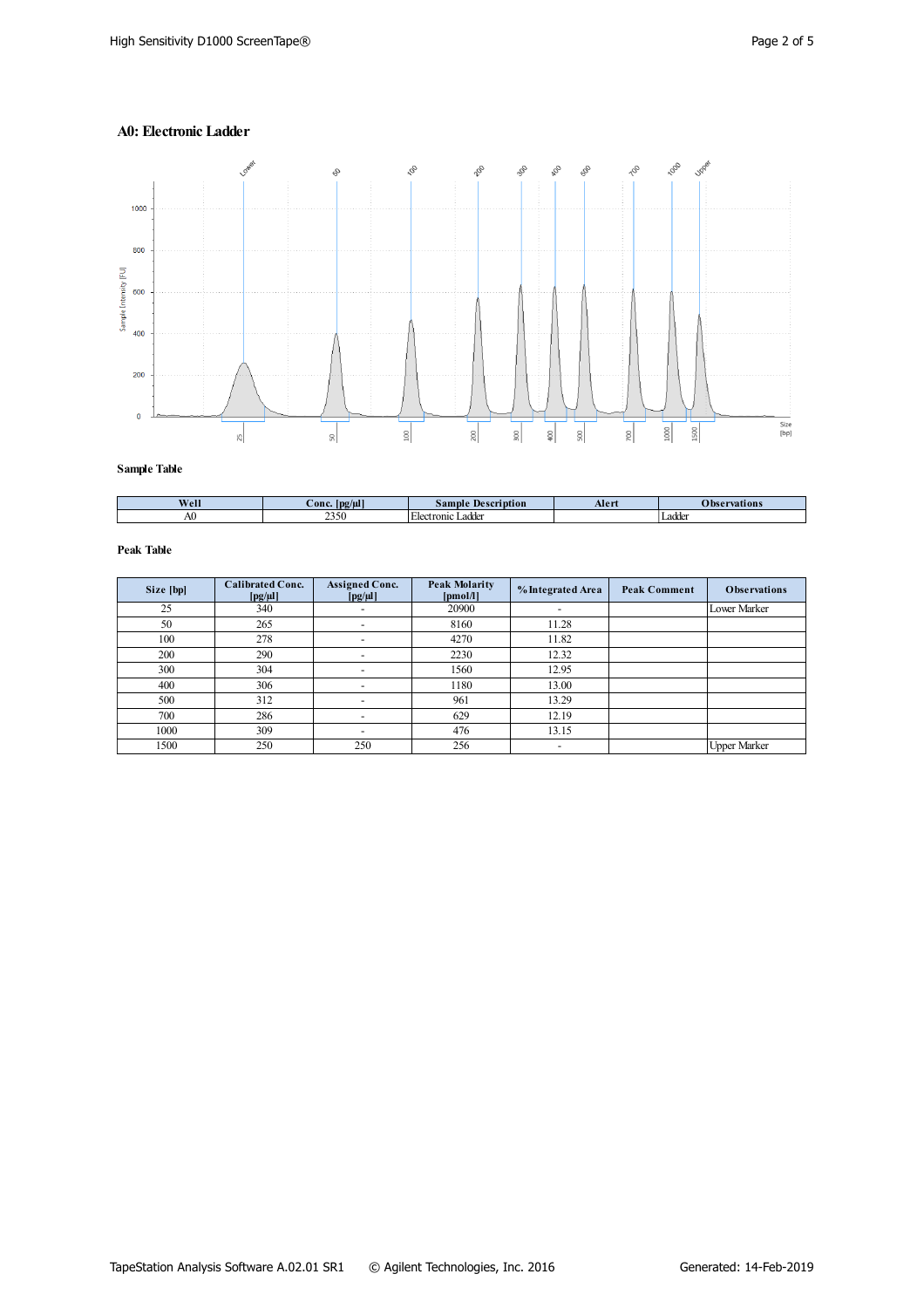### **A2: WaltonBP01**



**Sample Table**

| Well | $-$<br>$\angle$ onc.<br>$\log(\mu l)$ | <b>Description</b><br>sample | Aler | ervations |
|------|---------------------------------------|------------------------------|------|-----------|
| .    | 470<br>4/0                            | BP01<br>Walton               |      |           |

| Size [bp] | <b>Calibrated Conc.</b><br>$[pg/\mu]$ | <b>Assigned Conc.</b><br>$[pg/\mu]$ | <b>Peak Molarity</b><br>[pmol/l] | % Integrated Area | <b>Peak Comment</b> | <b>Observations</b> |
|-----------|---------------------------------------|-------------------------------------|----------------------------------|-------------------|---------------------|---------------------|
| 25        | 485                                   | $\overline{\phantom{0}}$            | 29800                            |                   |                     | <b>Lower Marker</b> |
| 271       | 1420                                  |                                     | 8090                             | 96.87             |                     |                     |
| 901       | 46.0                                  | $\overline{\phantom{0}}$            | 78.6                             | 3.13              |                     |                     |
| 1500      | 250                                   | 250                                 | 256                              |                   |                     | <b>Upper Marker</b> |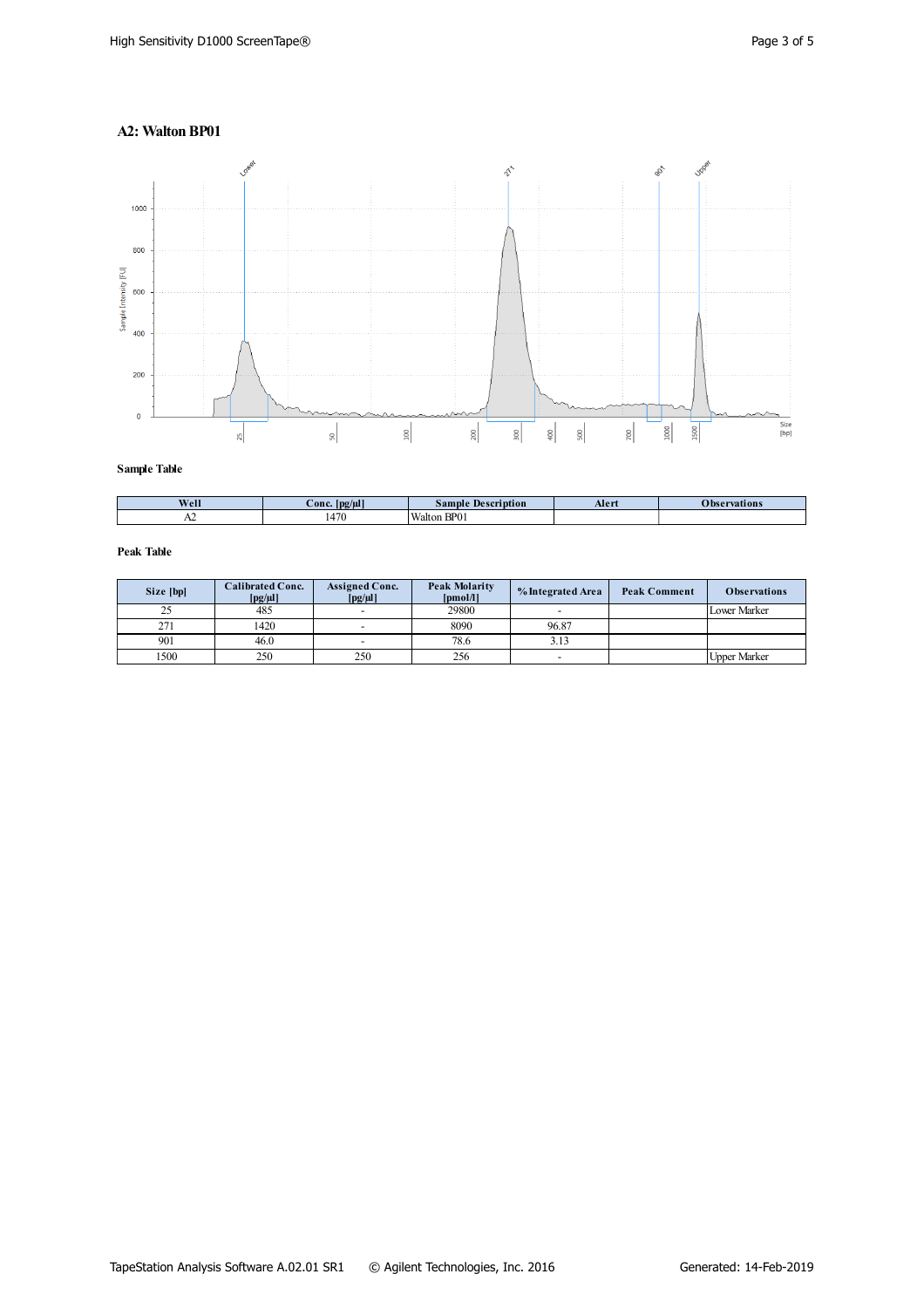### **B2: Walton BP02**



**Sample Table**

| Well      | $-$<br>$\angle$ onc $\angle$<br>$\lfloor$ pg/ $\mu$ l | <b>Description</b><br>Sample | Alert | vations |
|-----------|-------------------------------------------------------|------------------------------|-------|---------|
| <b>DA</b> | 1700                                                  | BP02<br>Walton               |       |         |

| Size [bp] | <b>Calibrated Conc.</b><br>$[pg/\mu]$ | <b>Assigned Conc.</b><br>$\lceil \text{pg}/\text{\mu} \rceil$ | <b>Peak Molarity</b><br>[pmol/l] | % Integrated Area | <b>Peak Comment</b> | <b>Observations</b> |
|-----------|---------------------------------------|---------------------------------------------------------------|----------------------------------|-------------------|---------------------|---------------------|
| ں ک       | 487                                   | $\overline{\phantom{0}}$                                      | 30000                            |                   |                     | <b>Lower Marker</b> |
| 275       | 1700                                  | $\overline{\phantom{a}}$                                      | 9550                             | 100.00            |                     |                     |
| 500       | 250                                   | 250                                                           | 256                              |                   |                     | <b>Upper Marker</b> |